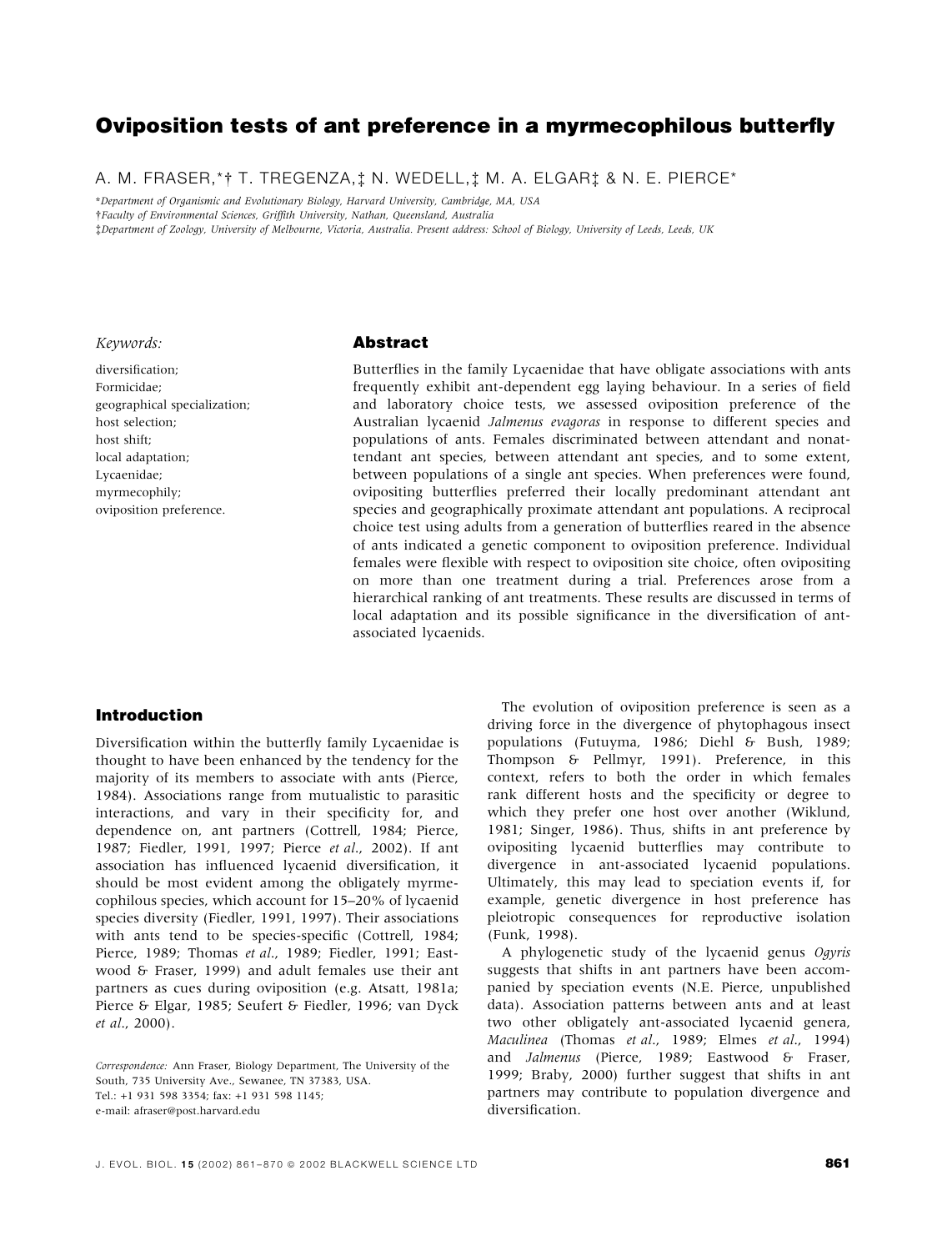The degree to which ovipositing butterflies discriminate between different ant species, as well as the extent to which oviposition behaviour has diverged among butterfly populations, has not been explored. We conducted a series of field and laboratory experiments that address these questions in the Australian lycaenid, Jalmenus evagoras. In choice tests, we assessed oviposition preference at three levels: in response to attendant and nonattendant ant species, in response to different species of attendant ants, and in response to different populations of a single attendant ant species. A reciprocal choice test was also conducted to determine whether females exhibited local adaptation in oviposition preference, and whether oviposition preference had a genetic component.

### Methods and results

#### Natural history

Jalmenus comprises at least 10 species, distributed across the Australian continent (Braby, 2000). All species feed on the plant genus Acacia (some feed on additional plant genera), and all have specialized associations with one or more species of Iridomyrmex or Froggattella ants (subfamily Dolichoderinae). There is little overlap in the ant species that Jalmenus species associate with (Eastwood & Fraser, 1999), and where Jalmenus species overlap geographically, they are separated ecologically by their ant partners (Pierce, 1989; Costa et al., 1996; Braby, 2000).

Jalmenus evagoras inhabits coastal and inland areas of eastern Australia (Fig. 1). Immature stages are tended by different ant species in different geographical regions (Costa et al., 1996; Pierce & Nash, 1999), but are most

commonly associated with Iridomyrmex species in the anceps and rufoniger groups (Eastwood & Fraser, 1999; Pierce & Nash, 1999). The geographical distributions of these ants are not fully known, but in areas where several attendant ant species overlap, a given 'colony' of J. evagoras is predominantly associated with only a single ant species (Costa et al., 1996; Pierce & Nash, 1999). Adult butterflies tend to remain in their natal area (Elgar & Pierce, 1988), creating potential for the evolution of specialization in ant preference.

Adult females lay eggs on Acacia host plants in response to the presence of attendant ants (Pierce & Elgar, 1985). Typically, gravid females that land on host plants follow a sequence of behaviours leading to oviposition. These include: (a) dragging, in which a female walks up and down the branches of the plant dragging the tip of her abdomen along the substrate  $-$  a behaviour that is typical among Lepidoptera searching for suitable oviposition sites (Renwick & Chew, 1994); (b) probing, in which a dragging female stops, extrudes her ovipositor and probes a crevice and (c) oviposition, in which she remains stationary with the tip of her abdomen inserted into a crack or crevice and during which she pumps her abdomen. For the behavioural analysis in this study, we grouped dragging, probing and oviposition into a single category of oviposition-related behaviour.

#### Collection and identification of material

Butterflies and ants were collected from various localities in eastern Australia (Fig. 1, Table 1). Ant identifications were assigned in consultation with Dr Steve Shattuck, Australian National Insect Collection (ANIC), Canberra and voucher specimens have been deposited at the ANIC



Fig. 1 Distribution of Jalmenus evagoras and localities from which ant species were collected.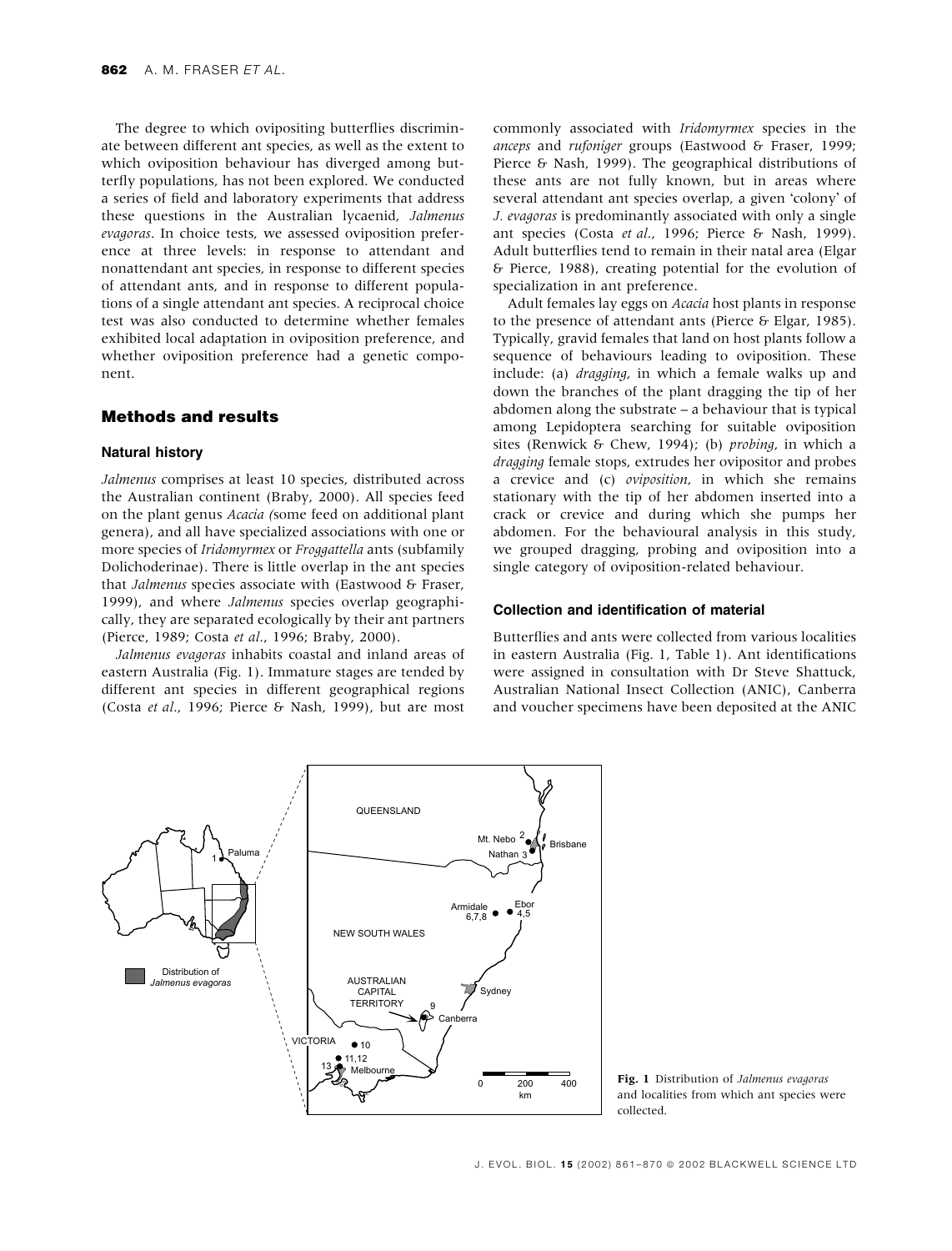| <b>Table 1</b> Summary of material collected to assess levels of oviposition discrimination exhibited by Jalmenus evagoras butterflies in response to |
|-------------------------------------------------------------------------------------------------------------------------------------------------------|
| ants. The outcome of each experiment is summarized in the far righthand column. Geographical distance refers to the approximate                       |
| geographical distance separating each test ant collection locality from the butterfly population used in the experiment. All ant species except       |
| <i>I. purpureus</i> and <i>F. kirbii</i> naturally attend <i>J. evagoras.</i>                                                                         |

| Experiment                                                                           | Butterfly locality<br>(site no.) $*$                               | Treatment<br>offered                                                          | Ant locality<br>(site no.) $*$                                                                       | Geographical<br>distance (km)     | Outcome                                                                                                                                                |
|--------------------------------------------------------------------------------------|--------------------------------------------------------------------|-------------------------------------------------------------------------------|------------------------------------------------------------------------------------------------------|-----------------------------------|--------------------------------------------------------------------------------------------------------------------------------------------------------|
| Experiment I:<br>Choice of<br>attendant and<br>nonattendant<br>ant species           | Mt. Nebo<br>(2)                                                    | l. ancepst<br>I. rufonigert<br>l. purpureust<br>F. kirbii†                    | Mt. Nebo (2)<br>Mt. Nebo (2)<br>Mt. Nebo (2)<br>Paluma (1)                                           | 0<br>1200                         | Butterflies discriminate<br>between ant species; prefer<br>attendant I. anceps over<br>I. rufoniger and nonattendant<br>ant species (Table 2)          |
| Experiment II:<br>Choice of local<br>and foreign<br>attendant ant<br>species         | Nathan<br>(3)<br>(two trials)                                      | I. anceps<br>I. rufoniger<br>I. anceps<br>No ant                              | Nathan (3)<br>Armidale (7)<br>Canberra (9)                                                           | 0<br>350<br>950                   | Butterflies discriminate<br>between treatments; prefer<br>local <i>I. anceps</i> over<br>I. rufoniger and foreign<br>I. anceps (Fig. 2)                |
| Experiment III:<br>Choice of<br>local and<br>foreign<br>attendant ant<br>populations | Nathan<br>(3)<br>(three trials)<br>Ebor<br>(4)                     | l. anceps<br>l. anceps<br>I. anceps<br>No ant<br>l. anceps<br>l. anceps       | Nathan (3)<br>Mt. Nebo (2)<br>Ebor $(4)$<br>Ebor $(4)$<br>Nathan (3)                                 | 0<br>30<br>350<br>$\Omega$<br>350 | Butterflies do not show<br>clear or consistent<br>preference; when<br>preference shown, local<br>ant always among<br>preferred populations<br>(Fig. 3) |
| Experiment IV:<br>Reciprocal<br>choice of<br>attendant ant<br>species                | (two trials)<br>Armidale/Ebor<br>$(5-8)$<br>Melbourne<br>$(10-13)$ | l. anceps<br>No ant<br>I. rufoniger<br>l. anceps<br>l. anceps<br>I. rufoniger | Mt. Nebo (2)<br>Armidale/Ebor (5-8)<br>Melbourne (10-13)<br>Melbourne (10-13)<br>Armidale/Ebor (5-8) | 350<br>0<br>1000<br>0<br>1000     | Naïve butterflies prefer<br>local attendant ant species<br>(Table 4); suggests local<br>adaptation in oviposition<br>preference                        |

\*See Fig. 1 for collection localities and corresponding site numbers.

Each test ant species treatment was also paired with a local, ground-foraging I. anceps treatment.

and at the Museum of Comparative Zoology, Harvard University. Species-level taxonomy within the anceps and rufoniger groups of Iridomyrmex is poor. We noted differences in body colour and colony structure between I. anceps populations from Ebor, Nathan and Mt. Nebo compared with those from Canberra and Melbourne. It is possible that these two variants represent separate species within the *anceps* groups. Pending a systematic review of the anceps group, however, we adopt a conservative approach and refer to all I. anceps populations as a single species.

Choice tests experiments were conducted from January to March over several years.

# Experiment I: Choice of attendant and nonattendant ant species

#### Methods

An arena of four pairs of potted host plants (Acacia *irrorata*) was arranged in a 5 m  $\times$  5 m square in an open field at Mt. Nebo, Queensland (Fig. 1). Paired plants were placed within 1 m of each another. One plant in each pair was connected to a captive colony of one of four 'test' ant species (Table 1). Of these, I. purpureus

and F. kirbii do not normally attend J. evagoras under natural conditions; I. purpureus tends J. ictinus while F. kirbii tends J. pseudictinus and J. aridus. The second plant in each pair served as a control, on which the locally occurring attendant ant (I. anceps sp. 25, Pierce et al., 1987) foraged. This design permitted us to assess whether oviposition preferences were influenced by test ant treatment or by treatment position alone. Twelve juveniles of a locally common ant-associated membracid, Sextius virescens (Homoptera), were maintained on each plant to attract ants.

Oviposition on plants by freely flying J. evagoras butterflies was monitored over 15 days. Plants were exchanged with fresh trees every 5 days. Egg masses were counted and removed at the end of each day and summed across days for each treatment before analysis. Female preference was assessed in a Chi-square  $(\chi^2)$  test of a  $2 \times 4$  contingency table. The mean number of ants per plant was obtained by calculating a mean for each of the three trees used in each treatment over the 15-day period, and then finding the mean across these three trees. The numbers of ants foraging on the different treatments were compared using a two-way repeated measures analysis of variance.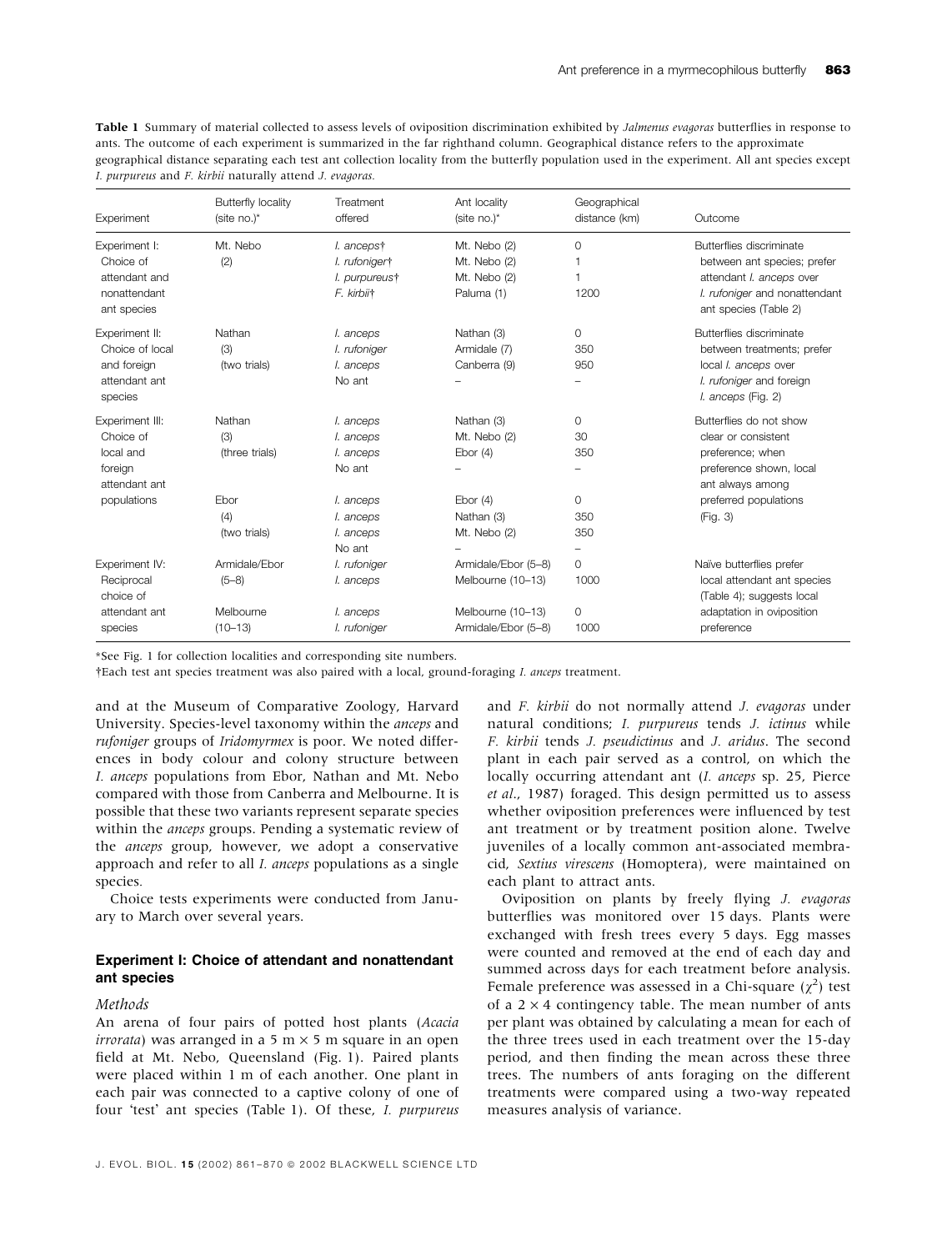### Results

Egg mass distribution was not independent of the test ant species ( $P = 0.006$ , Table 2). Females laid more egg masses on plants bearing *I. anceps* as the test ant species than they did on plants bearing other test ant species. The distribution of egg masses on plants with control *I. anceps* compared with that on plants with test ant species indicates that preference was not a result of treatment position (Table 2). I. rufoniger was as unattractive to ovipositing butterflies as the two nonattendant test ant species (Table 2).

Oviposition differences cannot be attributed to the total number of ants in each paired setup (control I. anceps + test species). There were significantly more local (control) ants than test ants on plants (repeated measures ANOVA,  $F_{1,8} = 9.82; P = 0.014$ , but the total number of ants (control + test) did not differ among pairs  $(F<sub>3,8</sub> = 0.74, P = 0.5)$  and the two factors did not interact (within pairs  $\times$  among pairs:  $F_{3,8} = 0.17$ ,  $P > 0.9$ ) (Table 2). Therefore, ant species and not the total number of ants within a pair explains the observed difference in egg mass distribution.

Although it is possible that only one or two butterflies generated the overall egg mass distribution pattern, this is unlikely given the large numbers of eggs and egg masses that were laid over the course of the experiment (Table 2). To address this uncertainty, however, subsequent experiments followed marked individuals in an enclosed setting.

### Experiment II: Choice within and between attendant ant species

#### Methods

This experiment assessed oviposition preference of females in response to different species of attendant ants (Table 1). When it was conducted, it was assumed that I. anceps from Nathan and Canberra were members of

Table 2 Numbers of egg masses laid by *J. evagoras* butterflies over 15 days on potted host plants containing juveniles of the membracid Sextius virescens tended by workers of different test ant species, or a paired control of the predominant local attendant ant species, I. anceps. The experiment was conducted in an open field. Host plants were replaced with fresh plants every 5 days. Mean ants per tree  $(\pm 1)$ SE) was calculated from the three 5-day averages.

|                                   | <b>Test species</b> |                                                                                     |              |                           |
|-----------------------------------|---------------------|-------------------------------------------------------------------------------------|--------------|---------------------------|
|                                   | l. anceps           | F. kirbii                                                                           | I. rufoniger | l. purpureus              |
| Egg masses per treatment*         |                     |                                                                                     |              |                           |
| Test species                      | 16                  | 4                                                                                   | 5            | 4                         |
| Control <i>I. anceps</i>          | 15                  | 11                                                                                  | 19           | 27                        |
| Ants per tree $(n = 3)$           |                     |                                                                                     |              |                           |
| Test species<br>Control I. anceps |                     | $10.9 + 3.5$ $10.0 + 1.6$ 6.5 + 1.0<br>$16.7 \pm 0.7$ 17.0 $\pm$ 4.2 16.3 $\pm$ 5.9 |              | $55 + 21$<br>$15.7 + 2.9$ |

 $*\gamma^2 = 12.49$ , d.f. = 3, P = 0.006.

different species within the *anceps* group (see above). Until a systematic review of the anceps group is undertaken, however, we will treat them conservatively as a single species. Thus, this experiment assesses oviposition preference both within and between attendant ant species. An ant-free control treatment was also included (Table 1).

Oviposition trials were conducted in an outdoor screened enclosure ( $5 \times 5 \times 2.3$  m) at Griffith University, Nathan, Queensland (Fig. 1, Table 1). Four groups of three potted host plants (Acacia melanoxylon) were arranged in a c. 3 m  $\times$  3 m square. Within each group, plants were in contact with one another and one plant was connected to a captive ant colony or to an empty ant nest container (Table 1). Jalmenus evagoras juveniles were placed on plants to attract ants, and as a control in the ant-free treatment. Additional oviposition substrate, in the form of a rough-barked branch, was attached to the main stem of each plant.

Butterflies were derived from juveniles collected from the field at Nathan (Table 1, Fig. 1). Juveniles were tended by their local ant (I. anceps) until eclosion. Butterflies eclosed and mated in cages, and were marked with numbers on the underside of the forewings for identification during behavioural observations. An oviposition trial began by releasing up to 12 males and 12 females into the enclosure. Butterflies that died over the experimental period were replaced with new individuals of the same sex. Ants foraging on treatments were counted daily and numbers equalized among treatments by adjusting the number and ⁄ or age class of J. evagoras juveniles on plants or the number of ants in a nest container.

After 8 days, egg masses were removed from plants and totalled for each treatment. Egg mass distribution among treatments was compared with a random distribution using the G-test for goodness of fit. Pairwise comparisons were conducted using the G-test, with required significance values adjusted for nonindependence using the sequential Bonferroni procedure (Rice, 1989). Between oviposition trials, plants were left in place but ants and nest containers were moved to the corner diagonally opposite their previous location to control for effects of treatment position and plant quality on oviposition. New butterflies were used for each trial.

During the second trial, the behaviour of female butterflies was recorded during 5-min scans of the enclosure, conducted daily at hourly intervals between 07:30 and 17:30 h. The G-test was used to analyse data on visitation and activity patterns of individuals at the various treatments.

### Results

Females laid significantly more egg masses on plants with their local I. anceps population than on plants with I. anceps from Canberra or with I. rufoniger (Fig. 2,  $P < 0.001$ , pairwise comparisons  $P < 0.05$ ). In the first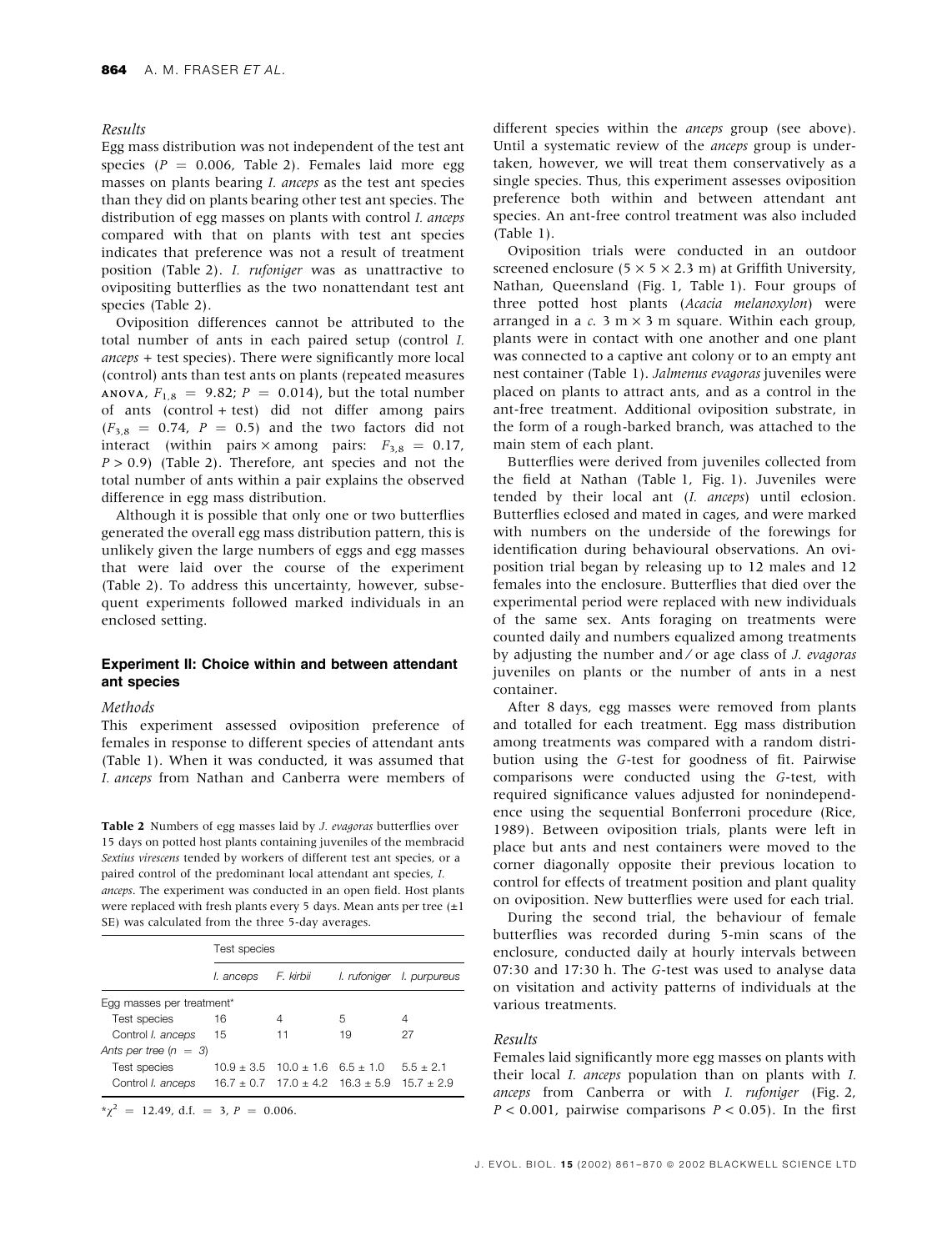

Fig. 2 Oviposition response of *J. evagoras* females from Nathan on host plants bearing conspecific juveniles tended by their local attendant ant (I. anceps, Nathan), foreign attendant ants (I. anceps, Canberra or I. rufoniger, Armidale) or untended. Total numbers of egg masses laid per trial are given in the figure legend. Oviposition was nonrandom with respect to treatment (G-test, Trial 1:  $G = 34.05$ ,  $P < 0.001$ ; Trial 2:  $G = 25.57$ ,  $P < 0.001$ ; d.f.  $= 3$ ). Bars sharing the same letter do not differ significantly (pairwise comparisons adjusted for nonindependence,  $P > 0.05$ ).

trial, females preferred plants with the local I. anceps to ant-free plants ( $P < 0.05$ ). Females did not discriminate among treatments with foreign ants or ant-free plants (Fig. 2). Overall, ovipositing females ranked treatments in the following order: I. anceps Nathan (local ant) > no ants  $= I$ . anceps Canberra  $= I$ . rufoniger Armidale.

The nonrandom distribution of egg masses was related to differences in female behaviour on plants, but not to visitation patterns (Table 3). Visitation to the different treatments was random, both in terms of the number of different females visiting  $(P = 0.63)$  and the total

number of visits received ( $P = 0.36$ ). However, females were most likely to engage in oviposition-related behaviours on plants containing their local ant, secondly on ant-free plants and least likely on plants with foreign attendant ant species ( $P = 0.01$ ). A majority of females (8 ⁄ 14) visited and exhibited oviposition-related behaviours on more than one treatment and five of these females exhibited oviposition-related behaviours on at least three treatments.

Egg mass size ranged from 1 to 86 eggs. Mean clutch size  $(\pm 1 \text{ SE})$  per treatment ranged from  $17.7 \pm 4.0$  to  $28.2 \pm 6.2$  eggs; median clutch size range per treatment ranged from 10 to 28 eggs. No significant differences in egg mass sizes were detected (Kruskal–Wallis test:  $P > 0.05$ ).

# Experiment III: Choice among populations of I. anceps

### Methods

This experiment assessed oviposition preference of J. evagoras females in response to different populations of I. anceps (Table 1, Fig. 1). An ant-free control treatment was also included. Experimental conditions were similar to Experiment II except that the three host plants in each treatment were placed within 50 cm of one another, but were not interconnected, and three ant colonies from each locality were used per ant treatment, with each colony connected to a single host plant. Five oviposition trials were conducted (Table 1), each lasting 4–5 days. Fresh host plants were used for each trial to control for any residual ant or butterfly odours deposited on plants during the previous trial. All plants were visually matched for size and condition. Ant colonies were moved to different corners of the enclosure between trials to control for effects of treatment position on oviposition. Butterflies from two localities were used (Table 1) and were derived from field collected, ant-tended juveniles.

Egg mass distribution among treatments was compared with a random distribution using the G-test for goodness of fit. Pairwise comparisons were conducted using the

Table 3 Summary of J. evagoras female butterfly visitation and behavioural patterns on host plants bearing conspecific juveniles tended by their local attendant ant (I. anceps, Nathan), foreign attendant ants (I. anceps, Canberra or I. rufoniger, Armidale) or untended. Data were compiled from hourly scans conducted during trial 2 of Experiment II using butterflies from Nathan. Fourteen females were used over the course of the trial. Oviposition-related behaviours (ORB) include dragging, probing and oviposition.

|                                    | Treatment                                                            |       |                                       |                   |                       |  |
|------------------------------------|----------------------------------------------------------------------|-------|---------------------------------------|-------------------|-----------------------|--|
| Nathan butterfly<br>behaviour      | Foreign<br>Local<br>l. anceps<br>l. anceps<br>(Nathan)<br>(Canberra) |       | Foreign<br>I. rufoniger<br>(Armidale) | <b>No</b><br>ants | G-test results        |  |
| No. of female visitors             | 10                                                                   | 6     | 8                                     | 11                | $G = 1.74, P = 0.63$  |  |
| Total no. of visits                | 23                                                                   | 13    | 15                                    | 16                | $G = 3.22, P = 0.36$  |  |
| No. (%) of visits<br>involving ORB | 21(91)                                                               | 6(46) | 8(53)                                 | 14 (88)           | $G = 10.99, P = 0.01$ |  |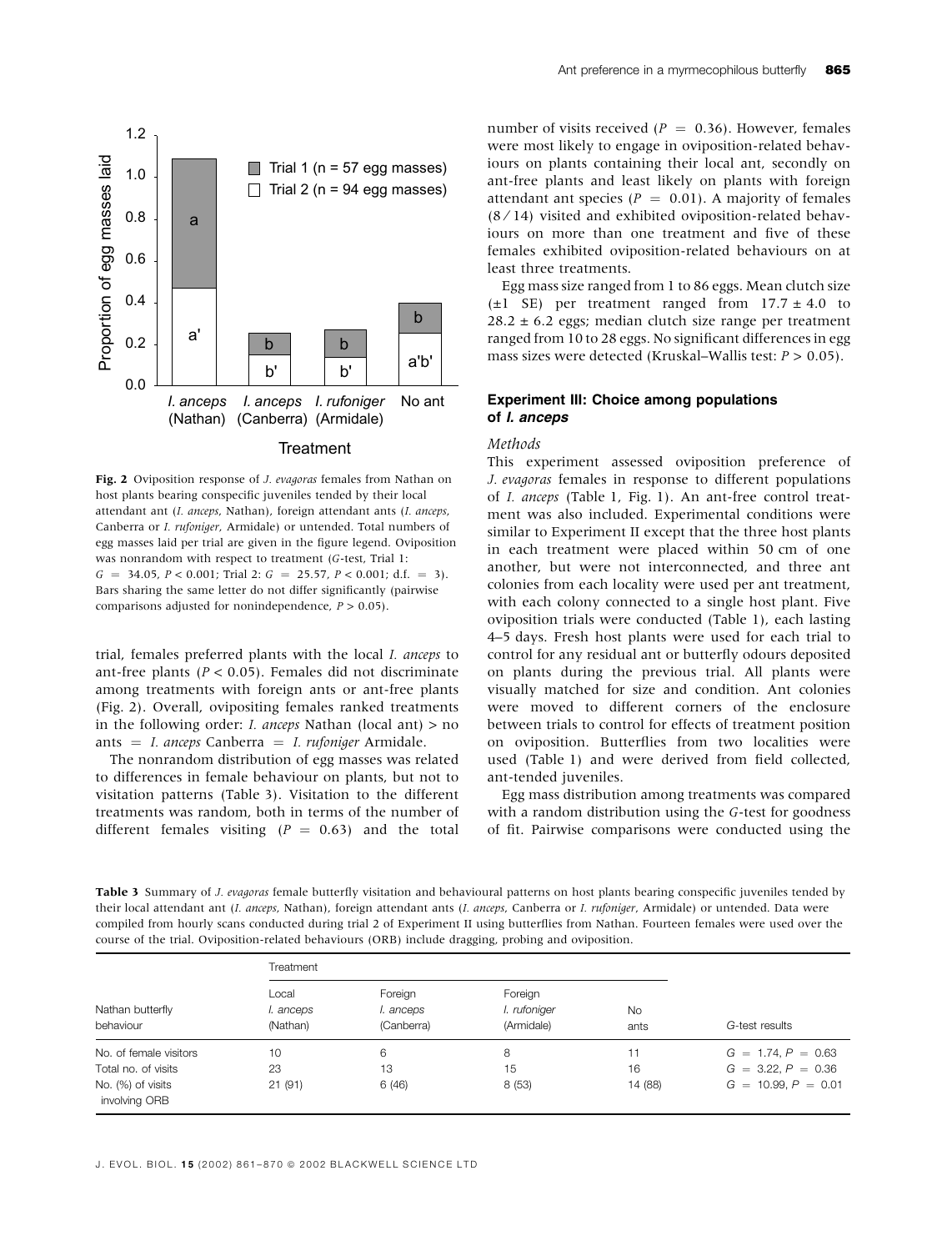G-test, with required significance values adjusted for nonindependence using the sequential Bonferroni procedure (Rice, 1989).

### Results

Nathan females discriminated among ant populations in the latter two of three trials, preferring the local Nathan and the neighbouring Mt. Nebo ant populations over the more distant Ebor population (Fig. 3a, Trial  $2 P < 0.001$ ; Trial 3  $P = 0.02$ ; pairwise comparisons  $P < 0.05$ ). Ebor butterflies did not discriminate among ant populations, but preferred ant-tended treatments over the ant-free treatment in Trial 2 (Fig. 3b,  $P < 0.001$ ; pairwise comparisons  $P < 0.05$ ).

Treatment did not influence the number of eggs per mass in any of the trials (Kruskal–Wallis test:  $P > 0.05$ ). Egg mass size ranged from 1 to 215 eggs. Mean clutch size ( $\pm 1$  SE) per treatment ranged from  $16.2 \pm 4.2$  to  $45.0 \pm 6.2$  eggs; median clutch size per treatment ranged from 13 to 40 eggs.

# Experiment IV: Reciprocal choice of two attendant ant species using naïve butterflies

#### Methods

A reciprocal choice test involving naïve butterflies was conducted to determine whether female discrimination among I. anceps and I. rufoniger had a genetic component and whether females preferred their local attendant ant species. Jalmenus evagoras pupae and a fragment of the attendant ant colony were collected from four field sites in each of two regions (Fig. 1, Tables 1 and 4) and brought to the University of Melbourne, Victoria for rearing and experimentation. Adults that eclosed from field-collected pupae were mated in the laboratory and progeny from these adults were reared without ants on A. *melanoxylon* cuttings, ensuring that  $F_1$  adults were naïve with respect to ant cues.

Oviposition trials using  $F_1$  adults were conducted in the laboratory in cylindrical cages, 50 cm high  $\times$  24 cm

diameter with clear plastic sides and a net roof. Two plastic foraging arenas were placed in each cage. One arena contained ants from the same population as the butterfly being tested, whereas the other contained ants of the foreign attendant species. A 40-cm long wooden dowel with numerous pits drilled into the surface was mounted vertically in each arena and served as oviposition substrate for butterflies. Thirty ants were placed on each dowel at the start of an oviposition trial. A plastic sleeve containing cotton wool soaked in 10% sucrose solution was placed at the top of each dowel to attract ants onto the dowel.

A single, newly eclosed J. evagoras female was placed in a cage with two or three males as mates. Cages were checked every morning. When eggs were detected the trial was terminated and eggs were counted. Only one female from each population was used. Thus, each population represented an independent data point. Similarly, each ant population was used only twice: once as the local attendant ant species, and once as the foreign attendant ant species. Oviposition preference was assessed using a one-tailed binomial probability test.

#### Results

Naïve female butterflies exhibited a preference for their local ant species over the foreign species (Table 4,  $P = 0.035$ ,  $n = 8$ ). This experiment rules out the possibility that oviposition preference was because of imprinting on attendant ants, as individuals were reared from egg to eclosion in the absence of ants. Moreover, each female butterfly was tested in isolation from other females and over a relatively short time period, which ensured that the presence of conspecific females or eggs on a treatment did not influence behaviour.

# **Discussion**

Jalmenus evagoras females discriminated between attendant and nonattendant ant species, between attendant ant species, and to some extent, between populations of a



# A) Nathan butterflies B) Ebor butterflies

females on host plants bearing conspecific juveniles tended by three populations of I. anceps ants or untended. Butterflies were from (a) Nathan and (b) Ebor. Total egg masses per trial are given in the figure legend. G-tests of oviposition preference: Nathan females, Trial 1:  $G = 4.40$ ,  $P = 0.22$ ; Trial 2:  $G = 26.80$ ,  $P < 0.001$ ; Trial 3:  $G = 9.54$ ,  $P = 0.02$ ; d.f.  $= 3$ ; Ebor females, Trial 1:  $G = 4.64$ ,  $P = 0.20$ ; Trial 2:  $G = 26.84$ ,  $P < 0.001$ ; d.f.  $= 3$ . Bars sharing the same letter do not differ significantly (pairwise comparisons adjusted for nonindependence,  $P > 0.05$ ).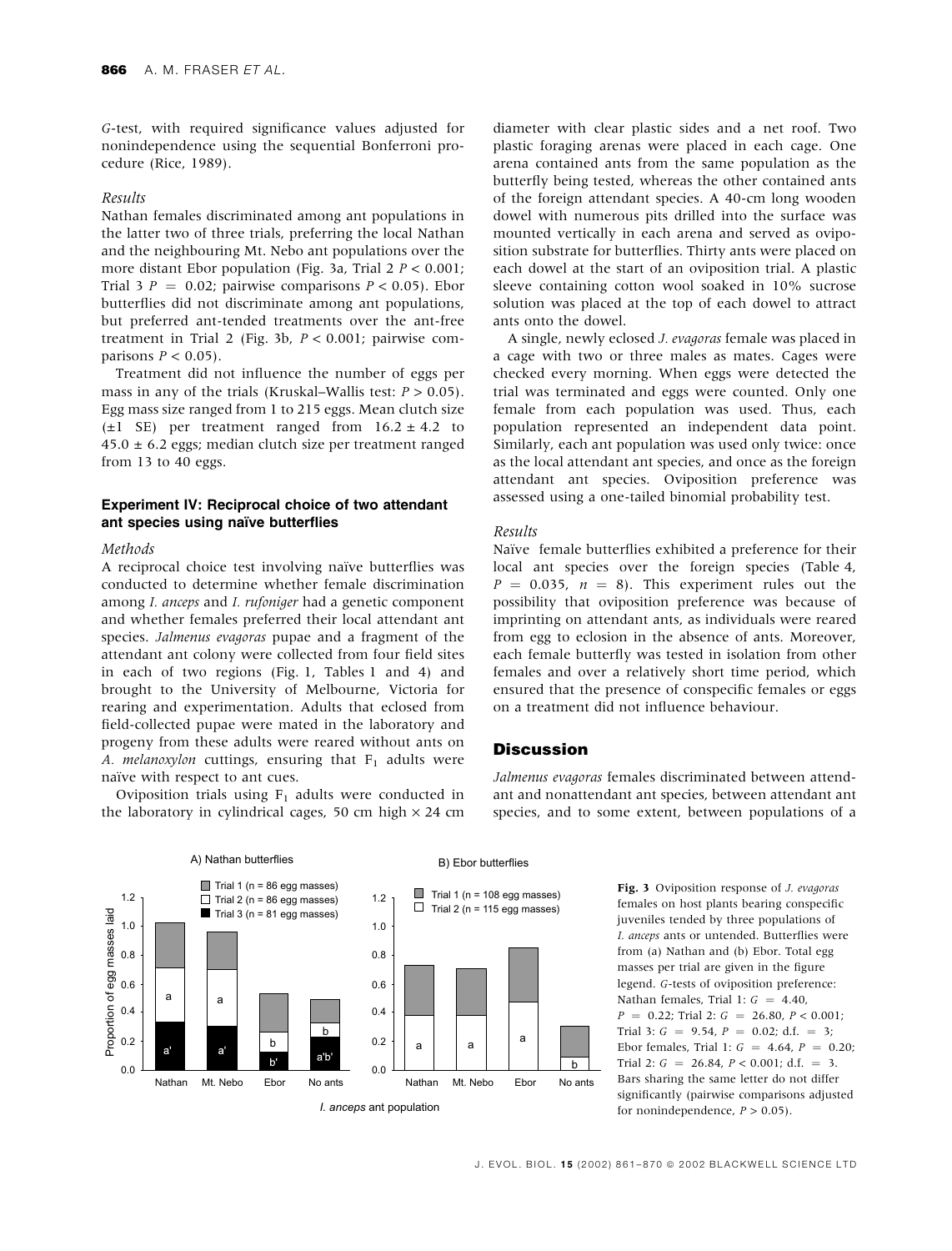Table 4 Number of eggs laid by individual J. evagoras females from Armidale ⁄ Ebor and Melbourne offered a simultaneous choice of oviposition substrate patrolled by their local attendant ant species or by the reciprocal foreign attendant ant species (see Table 1,  $Fig. 1)$ .

|                                | Number of eggs laid on treatment       |                                    |                         |  |
|--------------------------------|----------------------------------------|------------------------------------|-------------------------|--|
| Butterfly origin<br>site (No.) | Armidale / Ebor ants<br>(I. rufoniger) | Melbourne ants<br>$(l.$ anceps $)$ | Local ant<br>preferred* |  |
| Armidale / Ebor                |                                        |                                    |                         |  |
| Panton's Gully† (5)            | 9                                      | 27                                 |                         |  |
| Eastwood SF (6)                | 19                                     | 9                                  | $^{+}$                  |  |
| Scary Road (7)                 | 7                                      | $\Omega$                           | $^{+}$                  |  |
| Kalinda Road (8)               | 5                                      | O                                  | $^{+}$                  |  |
| Melbourne                      |                                        |                                    |                         |  |
| Violet Town (10)               | Ω                                      | 6                                  | $^{+}$                  |  |
| Wallan 1 (11)                  | 16                                     | 109                                | $^{+}$                  |  |
| Wallan 2 (12)                  | $\Omega$                               | 11                                 | $^{+}$                  |  |
| LaTrobe (13)                   | 30                                     | 54                                 | $^{+}$                  |  |

\*One-tailed binomial probability,  $P = 0.035$ ; + local ant preferred; – local ant not preferred. I. anceps is the predominant attendant ant species at this site (Costa et al., 1996) but I. rufoniger controls a minority of host plants bearing J. evagoras.

single ant species in oviposition choice tests. Our limited testing also suggests that butterflies exhibit local adaptation in oviposition preference and that oviposition preference has a genetic component. A genetic basis for oviposition preference has previously been reported in Lepidoptera and other insect groups and is a necessary prerequisite for the evolution of oviposition preference (Futuyma & Peterson, 1985; Jaenike & Holt, 1991; Thompson & Pellmyr, 1991).

Oviposition preference can evolve rapidly in response to the introduction of a novel host, the loss of a preferred host, or colonization of a new area where the preferred host is absent or rare (Feder & Bush, 1989; Singer et al., 1993). The degree of evolutionary change varies, however, with the organism under study, the amount of gene flow among populations and the scale of the analysis (Thompson & Pellmyr, 1991; Thompson, 1993; Thomas & Singer, 1998). Aspects of the biology of J. evagoras and other obligately ant-associated lycaenids that would likely promote and maintain local specialization in oviposition preference include the low dispersal rates of adults from their natal habitat and the use of host plants and attendant ants as rendezvous sites for mating (Atsatt, 1981a; Pierce & Elgar, 1985; Elgar & Pierce, 1988; Seufert & Fiedler, 1996; Fiedler, 1997).

Although this is the first study, to our knowledge, that addresses geographical variation in oviposition preference among myrmecophilous butterflies, at least two studies have examined variation with respect to the attraction of lycaenid larvae to ants. Elmes et al. (1994) presented correlative evidence for local specialization in association between populations of Maculinea alcon and different Myrmica ant species in Europe. Ant-related oviposition behaviour was recently documented in M. alcon (van Dyck et al., 2000) and it would be interesting to determine if this contributes to specificity in association patterns in this system. In two populations of Plebejus argus, in which larvae are associated with different Lasius ant species, Jordano & Thomas (1992) found that larvae were more attractive to their natural host ant species and that larval differences in attractiveness had a genetic basis.

We cannot rule out the possibility that a behavioural imprinting process, whereby individuals learn diagnostic characteristics such as smell, shape and behaviour of their natal ant associate during development or upon eclosion, influences oviposition behaviour. This may have influenced female preference in Experiments I–III, but not in Experiment IV in which an entire generation of J. evagoras was reared in the absence of ants. Reciprocal choice tests conducted with these adults still revealed an oviposition preference for the local ant partner.

Our report of local adaptation in oviposition preference by J. evagoras is based on widely separated butterfly populations and their respective ant associates. However, specialization within more limited geographical regions may not be evident. Costa et al. (1996) did not find a pattern of allozyme variation related to ant associate in the Armidale ⁄ Ebor area, where J. evagoras associates with I. rufoniger and I. anceps, respectively, although there was a trend in isolation by distance. Costa et al. (1996) suggest that gene flow among butterfly subpopulations and frequent extinction-recolonization events account for the observed genetic variation. Our experiments indicate that anceps-associated butterflies always prefer I. anceps when discriminating between *I. anceps* and *I. rufoniger*, regardless of the geographical distance that separates butterfly and ant populations. Whether *rufoniger*-associated butterflies exhibit similar behaviour in regions where the two ant species overlap is unclear. Interestingly, the one *rufoni*ger-associated butterfly that preferred the foreign I. anceps treatment to the local I. rufoniger treatment in Experiment IV was collected from a site (Panton's Gully, Table 4) where *I. anceps* is the predominant attendant ant species (Costa et al., 1996).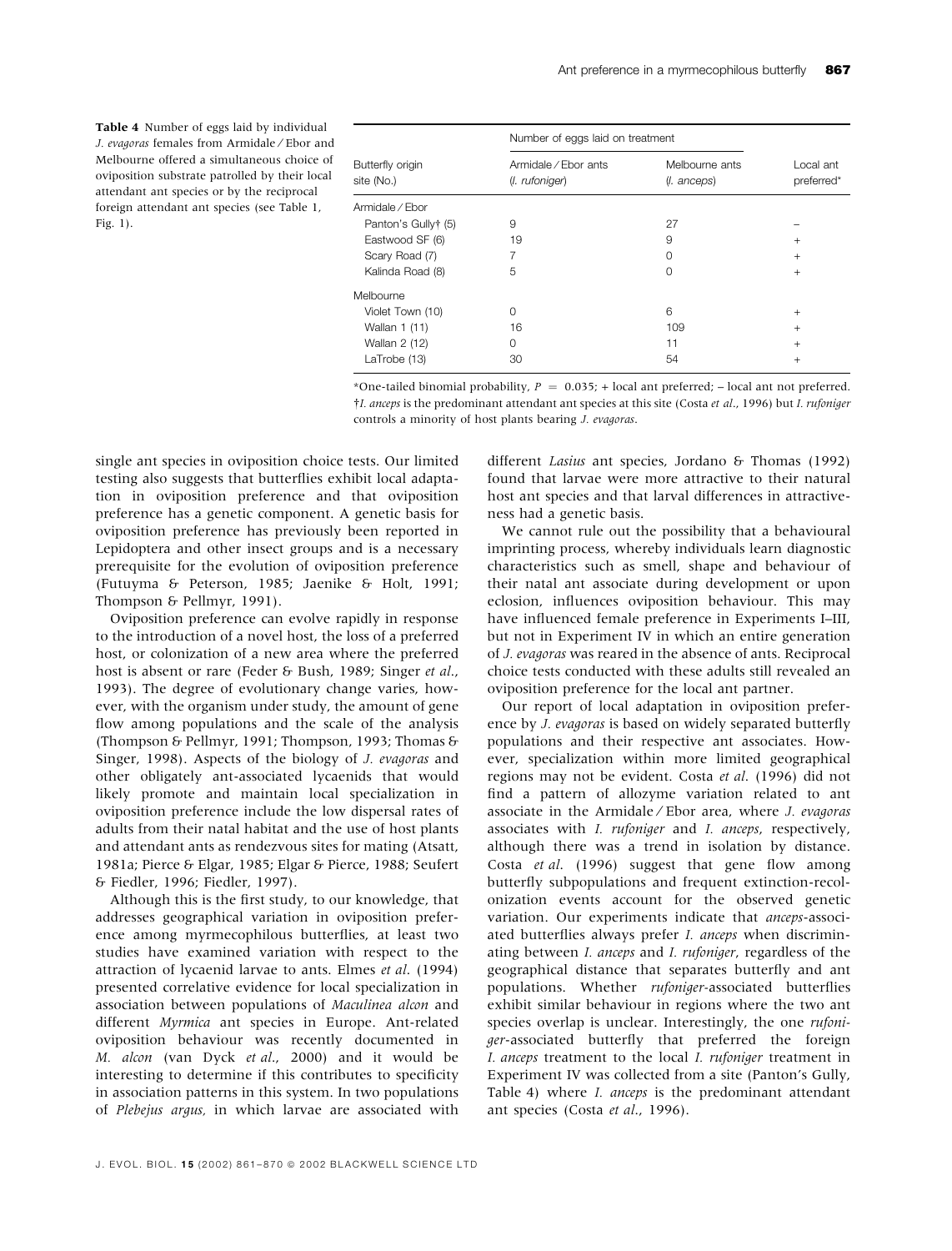It would be interesting to know if oviposition preference in J. evagoras is locally adaptive. Do females preferentially associate with ant species that confer the greatest benefits or smallest cost to J. evagoras juveniles in a given region? Juveniles depend on ants for protection from natural enemies (Pierce et al., 1987) and ant species can differ in the level of protection they provide to their trophobiotic partners (Addicott, 1979; Buckley & Gullan, 1991; Savignano, 1994; Fraser et al., 2001). At Mt. Nebo, survivorship of *J. evagoras* juveniles was higher when *I. anceps* was in attendance compared with *I. rufoniger* (Pierce, 1989), suggesting that natural selection may favour discrimination by ovipositing butterflies and preference for the most effective attendant ant. Adults of J. evagoras juveniles that associate with ants incur a fitness cost, in the form of reduced body size (Pierce et al., 1987; Baylis & Pierce, 1992) and thus may experience lower reproductive success relative to untended individuals (Elgar & Pierce, 1988) but I. anceps and I. rufoniger confer similar costs to developing larvae (Pierce et al., 1987). Therefore, it appears that selection acts similarly on juveniles and adults by promoting preferential association with ant species that offer juveniles the most effective protection from natural enemies.

Females may remain flexible in their choice of oviposition sites, despite selection favouring association with a particular ant species. Females in Experiment I oviposited on host plants containing attendant as well as nonattendant ant species, indicating that oviposition 'mistakes' with respect to ant associate may occur in nature. Behavioural observations from Experiment II further suggest that individuals are flexible with respect to specificity in oviposition site selection, but that overall patterns of oviposition preference result from a hierarchical ranking of treatments by individuals. This flexible strategy may be adaptive, because females can continue to oviposit on plants with 'inferior' ant species if the most effective, and presumably preferred, attendant ant species is absent or relatively rare (see also Wiklund, 1981). On the other hand, a flexible strategy may be costly if females deposit eggs on plants visited by ant species that do not recognize developing juveniles favourably.

#### From local adaptation to speciation?

A sympatric shift in ant associate, followed by speciation, seems unlikely for *J. evagoras* or other lycaenids, owing to the concomitant shift in chemical signalling required between lycaenid larvae and ants (Atsatt, 1981b; Pierce, 1984; Elmes et al., 1994; Fiedler, 1997). An allopatric model involving colonization of a new area, in which a butterfly's usual attendant ant species is absent, together with reduced gene flow with the parental species, seems a more plausible scenario (see also Elmes et al., 1994). We speculate that a shift in ant associate is probably initiated by a change in adult behaviour rather than a change in larval characteristics because of the greater mobility of adults and the fact that ovipositing females ultimately determine the conditions in which newly hatched larvae will emerge.

We have demonstrated flexibility in oviposition site choice by J. evagoras and assume that this flexibility would provide opportunities for interactions with novel ant species in nature. For associations to become established, larvae must be able to appease their new ant partner. Observations of J. evagoras larvae being tended by I. purpureus and several other novel ant partners in the wild and under laboratory conditions (Pierce, 1989; Eastwood & Fraser, 1999), indicate that appeasement of novel ant partners is possible. Nonetheless, the intensity with which ants participate in these novel associations may vary within and among ant colonies and over time (Pierce et al., 1991). As a result, many novel associations may be transient. If they persist and the newly founded lycaenid population remains genetically isolated, selection may act on traits such as oviposition preference and larval performance. This may lead to a situation where ovipositing butterflies no longer recognize their former attendant ant species favourably when reunited and larvae are no longer recognized favourably by their former attendant ant species. Speciation may be promoted if genes involved in traits related to oviposition preference and larval performance have pleiotropic effects on traits involved in sexual reproduction (Funk, 1998).

# Acknowledgments

We thank J.D. Fraser and K.L. Nutt for field assistance, and R. Eastwood for comments on the manuscript. R.L. Kitching and the Faculty of Environmental Science graciously provided facilities and hospitality at Griffith University. S.O. Shattuck kindly provided identifications of ants. A.M. Fraser was supported by the Natural Sciences and Engineering Research Council of Canada, a Harvard University Frank Knox Traveling Fellowship, the Putnam Expedition Fund of the Museum of Comparative Zoology and the Explorer's Fund. T. Tregenza was supported by a Royal Society Traveling fellowship. N. Wedell was supported by the Swedish Natural Science Research Council.

# References

- Addicott, J.F. 1979. A multispecies aphid-ant association: density dependence and species-specific effects. Can. J. Zool. 57: 558-569.
- Atsatt, P.R. 1981a. Ant-dependent food plant selection by the mistletoe butterfly Ogyris amaryllis (Lycaenidae). Oecologia. 48: 60–63.
- Atsatt, P.R. 1981b. Lycaenid butterflies and ants: selection for enemy-free space. Am. Nat. 118: 638–654.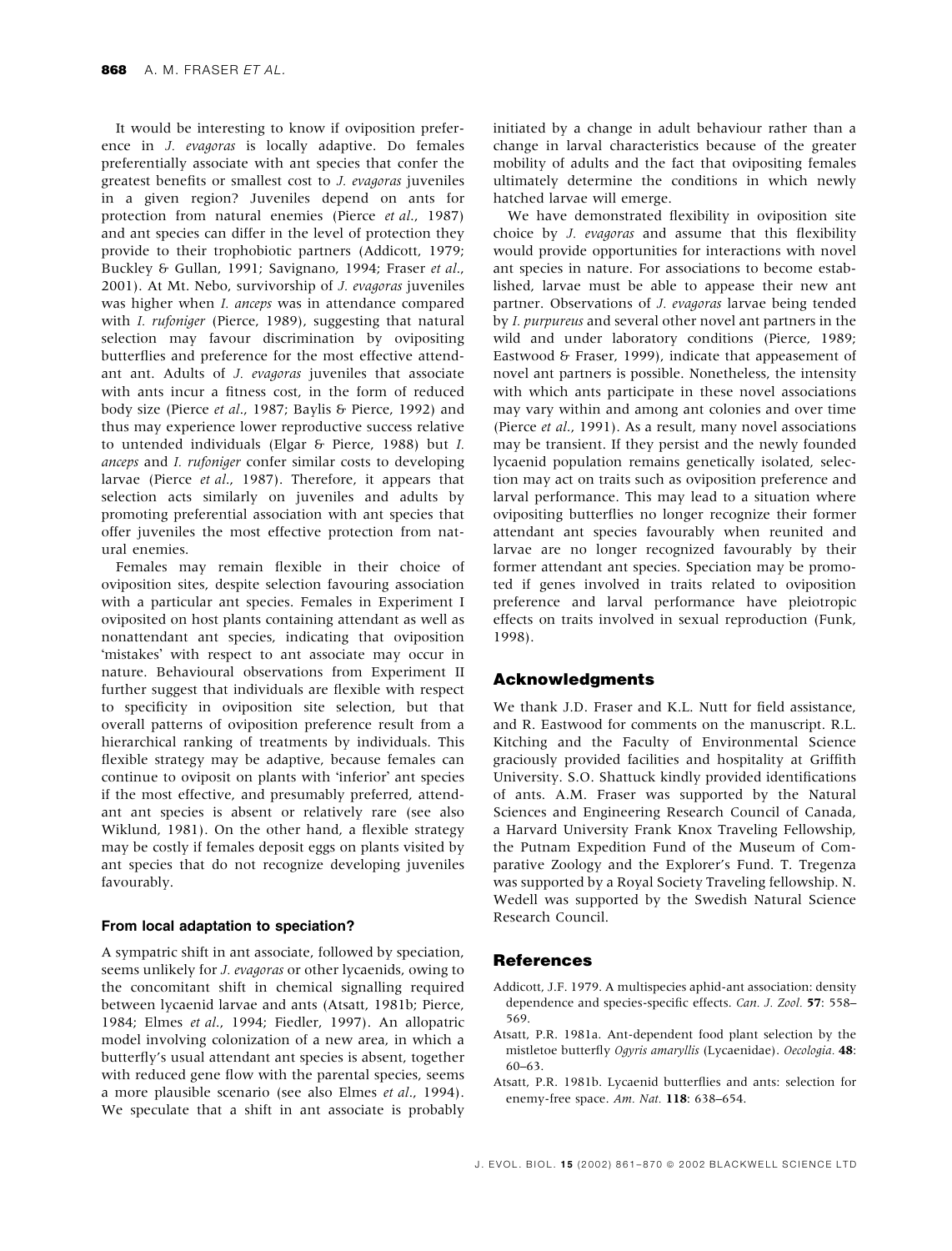- Baylis, M. & Pierce, N.E. 1992. Lack of compensation by final instar larvae of the myrmecophilous lycaenid butterfly, Jalmenus evagoras, for the loss of nutrients to ants. Physiol. Entomol. 17: 107–114.
- Braby, M.F. 2000. Butterflies of Australia: their Identification, Biology and Distribution. CSIRO Publishing, Collingwood.
- Buckley, R. & Gullan, P. 1991. More aggressive ant species (Hymenoptera: Formicidae) provide better protection for soft scales and mealybugs (Homoptera: Coccidae, Pseudococcidae). Biotropica 23: 282–286.
- Costa, J.T., Mcdonald, J.H. & Pierce, N.E. 1996. The effect of ant association on the population genetics of the Australian butterfly Jalmenus evagoras (Lepidoptera, Lycaenidae). Biol. J. Linn. Soc. 58: 287–306.
- Cottrell, C.B. 1984. Aphytophagy in butterflies: its relationship to myrmecophily. Zool. J. Linn. Soc. 79: 1-57.
- Diehl, S.R. & Bush, G.L. 1989. The role of habitat preference in adaptation and speciation. In: Speciation and its Consequences (D. Otte & J. A. Endler, eds), pp. 345–365. Sinauer, Sunderland, MA.
- van Dyck, H., Oostermeijer, J.G.B., Talloen, W., Feenstra, V., vanderHidde, A. & Wynhoff, I. 2000. Does the presence of ant nest matter for oviposition to a specialized myrmecophilous Maculinea butterfly? Proc. Roy. Soc. Lond. B 267: 861–866.
- Eastwood, R. & Fraser, A.M. 1999. Associations between lycaenid butterflies and ants in Australia. Aust. J. Ecol. 24: 503–537.
- Elgar, M.A. & Pierce, N.E. 1988. Mating success and fecundity in an ant-tended lycaenid butterfly. In: Reproductive Success: Studies of Selection and Adaptation in Contrasting Breeding Systems (T. H. Clutton Brock, ed.), pp. 59–75. Chicago University Press, Chicago, IL.
- Elmes, G.W., Thomas, J.A., Hammarstedt, O., Munguira, M.L., Martin, J. & vanderMade, J.G. 1994. Differences in host-ant specificity between Spanish, Dutch and Swedish populations of the endangered butterfly, Maculinea alcon (Denis et Schiff.) (Lepidoptera). Memorabilia Zool. 48: 55–68.
- Feder, J.L. & Bush, G.L. 1989. A field test of differential host plant usage between two sibling species Rhagoletis pomonella fruit flies (Diptera: Tephritidae) and its consequences for sympatric models of speciation. Evolution 43: 1813–1819.
- Fiedler, K. 1991. Systematic, evolutionary, and ecological implications of myrmecophily within the Lycaenidae (Insecta: Lepidoptera: Papilionoidea). Bonner Zool. Monogr. 31: 1–210.
- Fiedler, K. 1997. Life-history patterns of myrmecophilous butterflies and other insects: their implications on tropical species diversity. In: Proceedings of the International Symposium on Biodiversity and Systematics in Tropical Ecosystems, 1994 (H. Ulrich, ed.), pp. 71–92. Zoologisches Forschungsinstitut und Museum Alexander Koenig, Bonn.
- Fraser, A.M., Axén, A.H. & Pierce, N.E. 2001. Assessing the quality of different ant species as partners of a myrmecophilous butterfly. Oecologia 129: 452-460.
- Funk, D.J. 1998. Isolating a role for natural selection in speciation: host adaptation and sexual isolation in Neochlamisus bebbianae leaf beetles. Evolution 52: 1744–1759.
- Futuyma, D.J. 1986. The role of behavior in host-associated divergence in herbivorous insects. In: Evolutionary Genetics of Invertebrate Behavior (M. D. Huettel, ed.), pp. 295–302. Plenum Press, New York.
- Futuyma, D.J. & Peterson, S.C. 1985. Genetic variation in the use of resources by insects. Annu. Rev. Entomol. 30: 217-238.
- Jaenike, J. & Holt, R.D. 1991. Genetic variation for habitat preference: evidence and explanations. Am. Nat. 137: S67– S90.
- Jordano, D. & Thomas, C.D. 1992. Specificity of an ant–lycaenid interaction. Oecologia 91: 431–438.
- Pierce, N.E. 1984. Amplified species diversity: a case study of an Australian lycaenid butterfly and its attendant ants. In: The Biology of Butterflies (R. I. Vane-Wright & P. R. Ackery, eds), pp. 197–200. Princeton University Press, Princeton.
- Pierce, N.E. 1987. The evolution and biogeography of associations between lycaenid butterflies and ants. In: Oxford Surveys in Evolutionary Biology (P. H. Harvey & L. Partridge, eds), Vol. 4, pp. 89–116. Oxford University Press, Oxford.
- Pierce, N.E. 1989. Butterfly-ant mutualisms. In: Toward a More Exact Ecology (P. J. Grubb & J. B. Whittaker, eds), pp. 299–324. Blackwell Science Publishers, Oxford.
- Pierce, N.E. & Elgar, M.A. 1985. The influence of ants on host plant selection by Jalmenus evagoras, a myrmecophilous lycaenid butterfly. Behav. Ecol. Sociobiol. 16: 209–222.
- Pierce, N.E. & Nash, D.R. 1999. The imperial blue, Jalmenus evagoras (Lycaenidae). In: Biology of Australian Butterflies (R. L. Kitching, E. Scheermeyer, R. E. Jones & N. E. Pierce, eds), Vol. 6, pp. 279–317. CSIRO Publishing, Melbourne.
- Pierce, N.E., Kitching, R.L., Buckley, R.C., Taylor, M.F.J. & Benbow, K.F. 1987. The costs and benefits of cooperation between the Australian lycaenid butterfly, Jalmenus evagoras, and its attendant ants. Behav. Ecol. Sociobiol. 21: 237–248.
- Pierce, N.E., Nash, D.R., Baylis, M. & Carper, E.R. 1991. Variation in the attractiveness of lycaenid butterfly larvae to ants. In: Ant-Plant Interactions (C. R. Huxley & D. F. Cutler, eds), pp. 131–142. Oxford University Press, Oxford.
- Pierce, N.E., Braby, M.F., Heath, A., Lohman, D.J., Mathew, J., Rand, D.B. & Travassos, M.A. 2002. The ecology and evolution of ant association in the Lycaenidae (Lepidoptera). Annu. Rev. Entomol. 47: 733–771.
- Renwick, J.A.A. & Chew, F.S. 1994. Oviposition behavior in Lepidoptera. Annu. Rev. Entomol. 39: 377–400.
- Rice, W. 1989. Analyzing tables of statistical tests. Evolution 43: 223–225.
- Savignano, D.A. 1994. Benefits to Karner Blue butterfly larvae from association with ants. In: Karner Blue Butterfly: a Symbol of a Vanishing Landscape (D. A. Andow, R. J. Baker & C. P. Lane, eds), pp. 37–46. Miscellaneous Publication 84-1994. Minnesota Agricultural Experiment Station, St Paul, MN.
- Seufert, P. & Fiedler, K. 1996. The influence of ants on patterns of colonization and establishment within a set of coexisting lycaenid butterflies in a south-east Asian tropical rain forest. Oecologia 106: 127–136.
- Singer, M.C. 1986. The definition and measurement of oviposition preference in plant-feeding insects. In: Insect-Plant Interactions (J. R. Miller & T. A. Miller, eds), pp. 65-94. Springer-Verlag, New York.
- Singer, M.C., Thomas, C.D. & Parmesan, C. 1993. Rapid humaninduced evolution of insect–host associations. Nature. 366: 681–683.
- Thomas, C.D. & Singer, M.C. 1998. Scale-dependent evolution of specialization in a checkerspot butterfly: from individuals to metapopulations and ecotypes. In: Genetic Structure and Local Adaptation in Natural Insect Populations: Effects of Ecology, Life History and Behavior (S. Mopper & S. Y. Strauss, eds), pp. 343– 374. Chapman & Hall, New York.